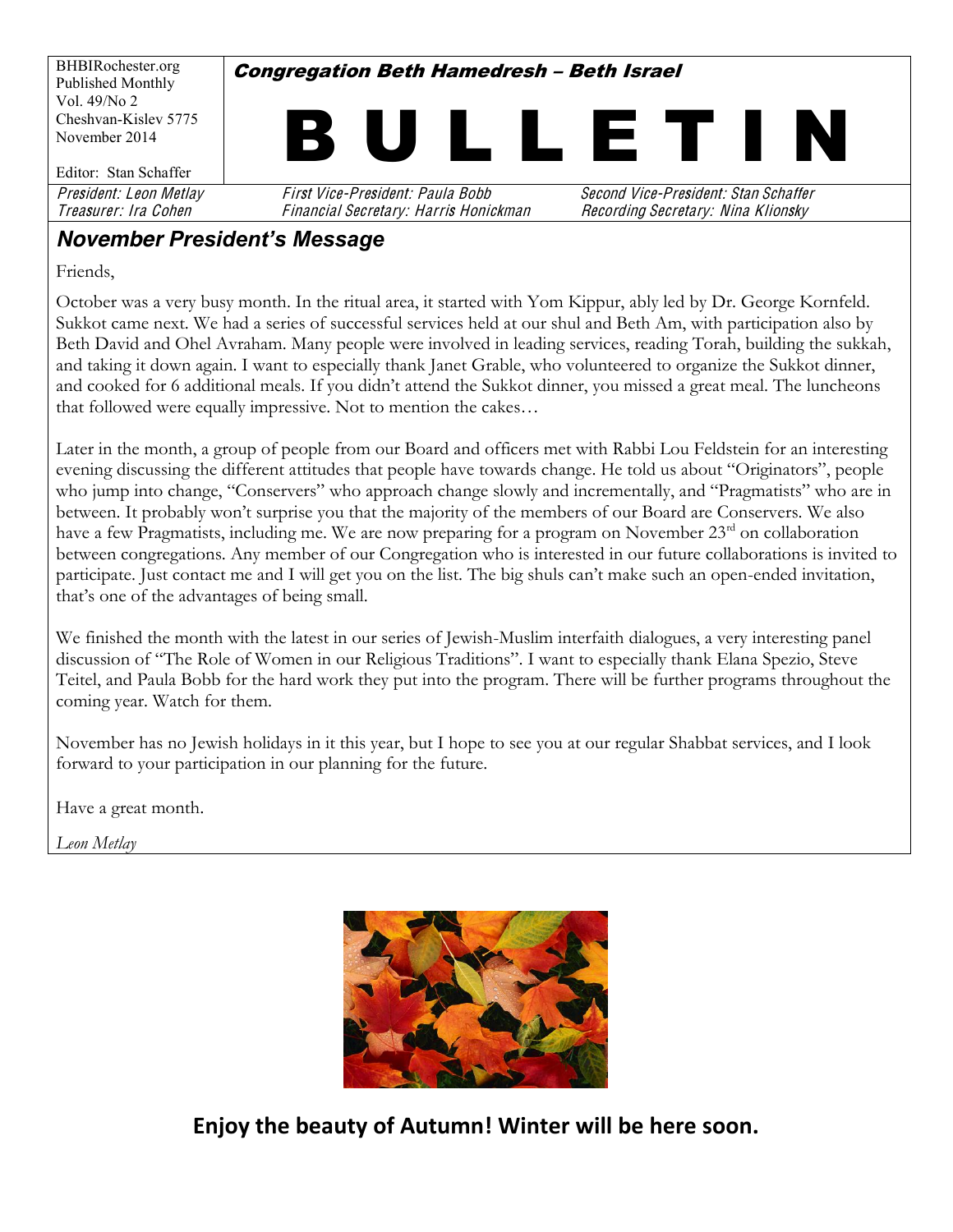# BHBI C A L ENDAR O F E V ENTS **±** NO V E MB ER 2014

| Saturday  | Nov 1            | 9:30 AM  | <b>Shabbat Morning Service</b><br>Torah: Lech Lecha                                                |  |  |  |  |
|-----------|------------------|----------|----------------------------------------------------------------------------------------------------|--|--|--|--|
| Sunday    | Nov <sub>2</sub> | 9:00 AM  | Service, Breakfast and Discussion                                                                  |  |  |  |  |
| Friday    | Nov <sub>7</sub> | 7:00 PM  | Shabbat Evening Service at Heather Heights in Pittsford<br>Light candles at 4:36 PM                |  |  |  |  |
| Saturday  | Nov 8            | 9:30 AM  | Joint Shabbat Morning Service with Temple Beth Am at BHBI<br>Torah: Vayeira                        |  |  |  |  |
| Sunday    | Nov $9$          | 9:00 AM  | Service, Breakfast and Discussion                                                                  |  |  |  |  |
| Monday    | Nov 10           | 7:30 PM  | Monthly Meeting of the BHBI Board of Trustees                                                      |  |  |  |  |
| Friday    | <b>Nov 14</b>    | 7:00 PM  | Joint Shabbat Evening Service with Temple Beth Am at Beth Am<br>Light candles at 4:29 PM           |  |  |  |  |
| Saturday  | Nov 15           | 9:30 AM  | Torah: Chayei Sarah<br><b>Shabbat Morning Service</b>                                              |  |  |  |  |
| Sunday    | <b>Nov 16</b>    | 9:00 AM  | Service, Breakfast and Discussion                                                                  |  |  |  |  |
| Wednesday | <b>Nov 19</b>    | 7:30 PM  | Small Conservative Shul Collaborative Torah Study at BHBI                                          |  |  |  |  |
| Friday    | Nov 21           | 7:00 PM  | Shabbat Evening Service<br>Light candles at 4:23 PM                                                |  |  |  |  |
| Saturday  | <b>Nov 22</b>    | 9:30 AM  | Torah: Toldot<br><b>Shabbat Morning Service</b>                                                    |  |  |  |  |
| Sunday    | <b>Nov 23</b>    | 9:00 AM  | Service, Breakfast and Discussion                                                                  |  |  |  |  |
| Friday    | <b>Nov 28</b>    | 7:00 PM  | Shabbat Evening Service<br>Light candles at 4:19 PM                                                |  |  |  |  |
| Saturday  | <b>Nov 29</b>    | 10:00 AM | Joint Shabbat Morning Service with Temple Beth Am at Beth Am (TBK<br>Room 103)<br>Torah: Vayeitzei |  |  |  |  |
| Sunday    | <b>Nov 30</b>    | 9:00 AM  | Service, Breakfast and Discussion                                                                  |  |  |  |  |

## **FREE 3-MONTH TRIAL MEMBERSHIP FOR FIRST-TIME NEW MEMBERS**

Let your friends know about BHBI's special free 3 month trial membership (available to prospective first-time new members only). Have them contact BHBI at 244-2060 or [BHBIRochester@gmail.com](mailto:BHBIRochester@gmail.com) and we will be happy to give them information about BHBI and this great offer!!

## **BHBI WEBSITE**

Have you checked out the BHBI web site lately? If you haven't there is a lot that you're missing. The web site at [www.BHBIRochester.org](http://www.bhbirochester.org/) provides information about many aspects of our congregation, lists the BHBI calendar, has electronic versions of this and previous bulletins going back several years, has an extensive history of our congregation along with historic photos, includes photos from several BHBI dinners, picnics and other special events, and has the unique Adon Olam Songbook with information on over 100 melodies for Adon Olam.

## **SMALL CONSERVATIVE SHUL COLLABORATIVE TORAH STUDY**

Our next Small Conservative Shul Collaborative Torah study session will take place at BHBI on Wednesday, November  $19<sup>th</sup>$  at 7:30 p.m. Everyone is welcome.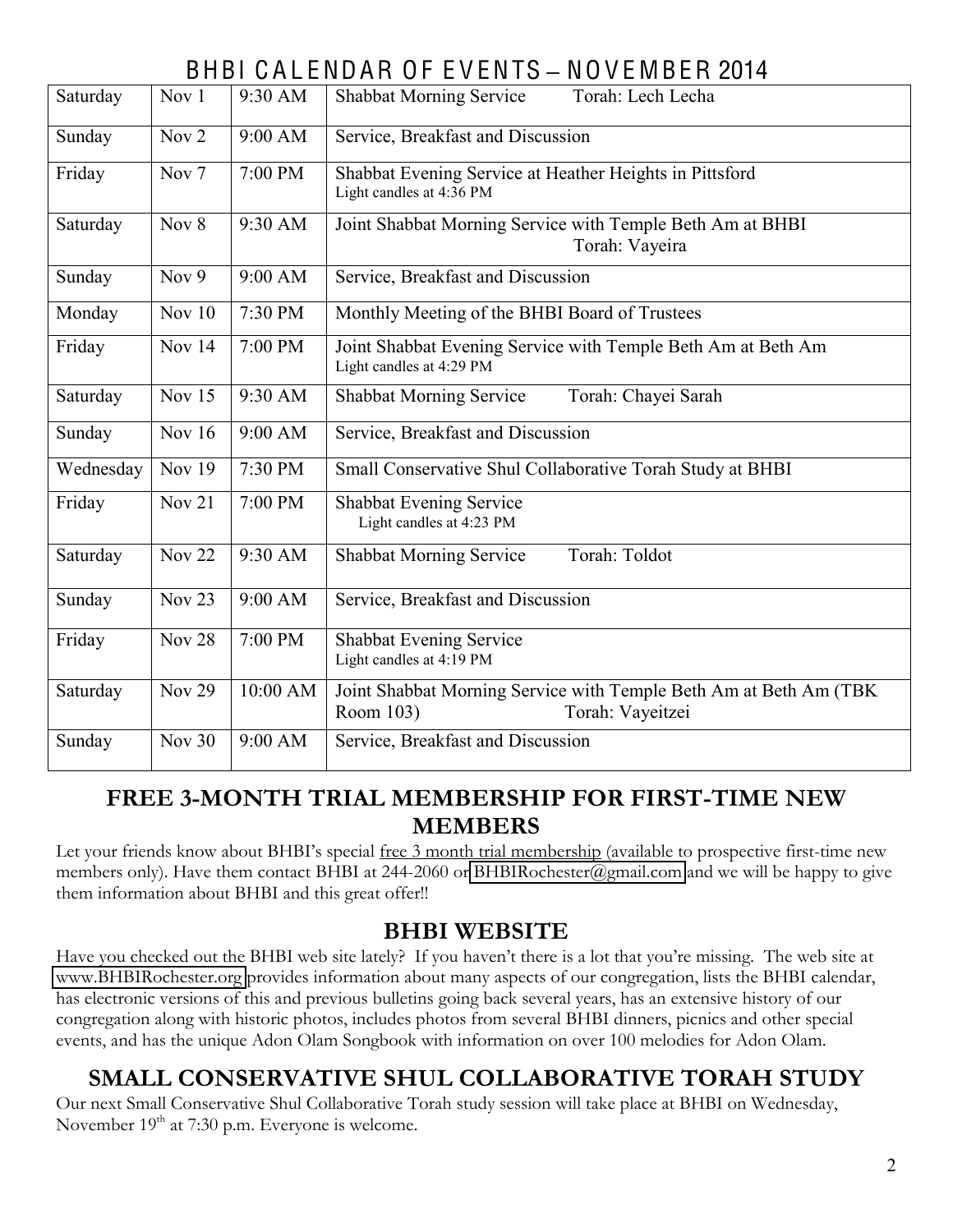### **DONATIONS THANK YOU FOR YOUR GENEROSITY!**

#### **GENERAL FUND**

In memory of Paul Halpern *Phyllis Hirsch, Sue Hirsch and Debi Boyer*

In support of the Sukkot dinner *Phil and Annette Garver*

In memory of Celia Israel *Paul and Rose Israel*

In memory of Joseph Taub *Ethel Schiffman*

down crew

*Katie Metlay Jill Clark-Foulkes*

In memory of Herbert Hirsch *Phyllis Hirsch, Sue Hirsch and Debi Boyer*

In memory of Sofya Kaminik *Nelly Vishnagorsky*

In memory of David Israel *Paul and Rose Israel*

In memory of Bernard Israel *Paul and Rose Israel*

In appreciation of Andrea, Chris and Jordon Paprocki *Ellen Franke*

### **THANK YOU TO OUR KIDDUSH SPONSORS FOR THE MONTH OF OCTOBER**

October 4 Yom Kippur Break Fast sponsored by Harris and Aline Honickman in memory of Harris' father, Milton Honickman October 11 Hermann Vogelstein in honor of his sister, Esther's birthday Katharine Metlay in memory of her brother, Leon Titof October 18 Jill Clark-Foulkes in memory of her mother, Beverly Clark October 25 Sylvia Rose and Paul Rosenfeld in memory of Sylvia's mother, Ruth Rose Leon Metlay and Nina Klionsky in honor of Janet Grable and the sukkah construction and take-

#### **GOODSEARCH.COM**

Goodsearch.com is an on-line internet search program that pays non-profit organizations like BHBI a fee every time someone uses their search service. Go to [www.goodsearch.com,](http://www.goodsearch.com/) enter the search term that you want and put in BHBI on the line where it says Who Do You Goodsearch For? BHBI will benefit from each search you make!

#### **BRIGHTON FOOD CUPBOARD**

The Brighton Food Cupboard is very low on food items. Please consider donating to them. There is a box in the BHBI lobby where you can drop off your donation or you can drop food items off at either the Brighton Board on Education Building or at the former Brookside School in Brighton.

#### **AD SPONSORS**

We are always looking for additional businesses that are interested in placing an ad in the BHBI Bulletin. If you know of someone whose business or company may be interested, contact Stan Schaffer at 473-8072 or by e-mail at [stanschaffer@frontiernet.net](mailto:stanschaffer@frontiernet.net)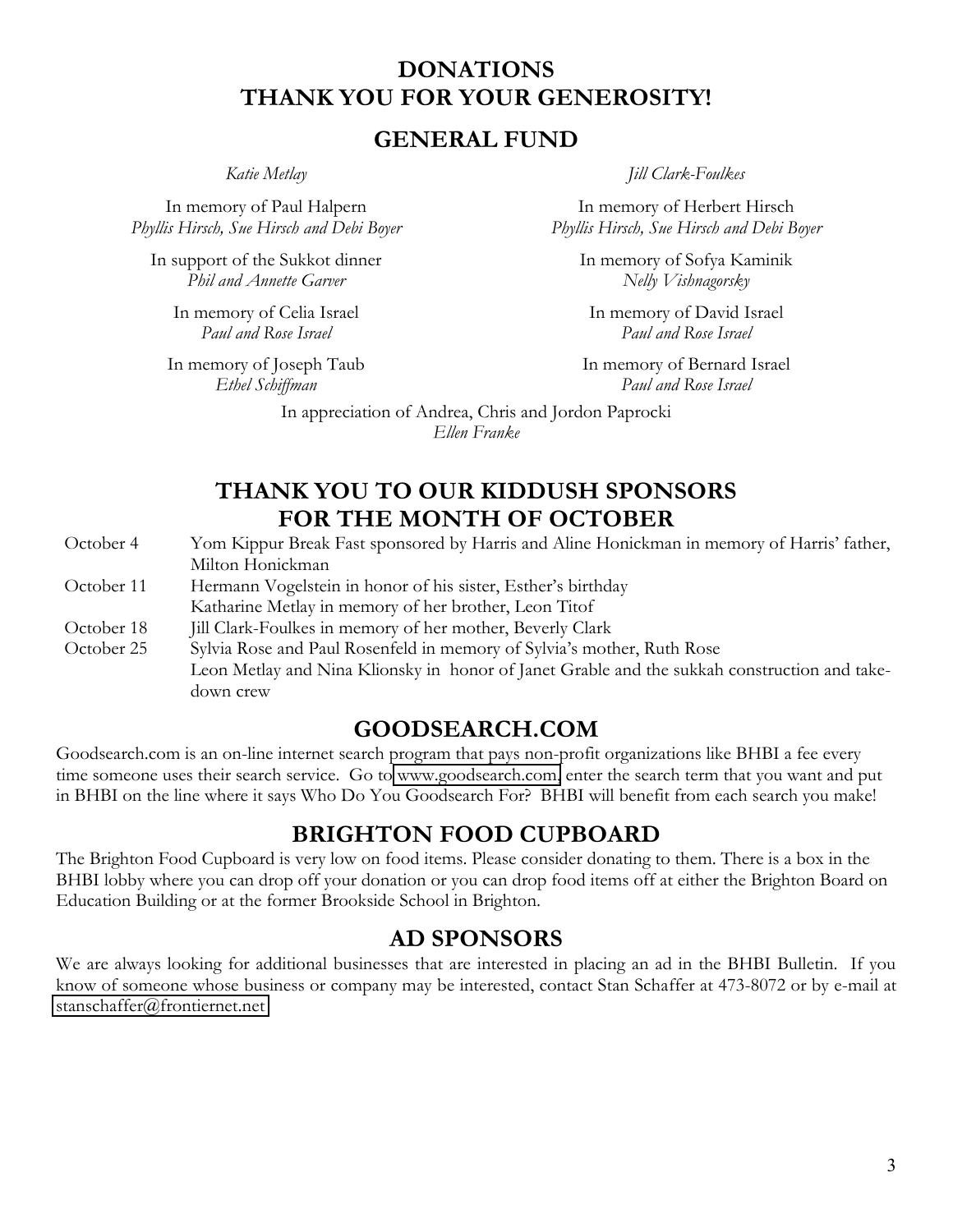## **THANKS TO EVERYONE WHO CONTRIBUTED TO OUR HIGH HOLY DAY APPEAL**

Sue Baker Jill Clarke-Foulkes Ira Cohen Phil and Annette Garver Harris and Aline Honickman The Klionsky Foundation Judith Mercer Katharine Metlay Jeff Nidetz and Leslie Toker Dave Rogachefsky Stan and Elaine Schaffer Steve and Ruth Teitel Esther Vogelstein Hermann Vogelstein Steven Wittlin

*Contributions for the High Holy Day Appeal received after publication of this bulletin will be acknowledged in the December bulletin*

## **THE JCC LANE DWORKIN JEWISH BOOK FESTIVAL**

This year's JCC Lane Dworkin Jewish Book Festival will be held from November  $2<sup>nd</sup>$  to  $16<sup>th</sup>$ . Several interesting authors will be present to discuss their books. Go to [www.jccrochester.org](http://www.jccrochester.org/) or call 461-2000 for tickets and information.

- x **Rabbi Joseph Teluskin** will discuss his book, ´*Rebbe: The Life and Teachings of Menachem M. Schneerson, the Most Influential Rabbi in Modern History*<sup>*n*</sup> on Sunday, November 2<sup>nd</sup> at 7 pm at the JCC.
- Ari Shavit will discuss his book, *''My Promised Land: The Triumph and Tragedy of Israel*<sup>*n*</sup> on Thursday, November  $6<sup>th</sup>$  at 7 pm at Temple Beth El.
- Screenwriter Wendy Kout will discuss her movie, *'Dorfman in Love''* after its screening at the JCC on Saturday, November  $8<sup>th</sup>$  at 7 pm at the JCC.
- **Nora Rubel** will discuss her book, *'Religion, Food and Eating in North America*<sup>*n*</sup> on Sunday, November 9<sup>th</sup> at 9:30 at the JCC.
- **Joshua Dubler** will discuss his book, *''Down in the Chapel*<sup>*n*</sup> on Sunday, November 9<sup>th</sup> at 11 am at the JCC.
- **Hinda Mandell** will discuss her film, *The Upside Down Book*<sup>*n*</sup> after its screening on Sunday, November 9<sup>th</sup> at 2 pm at the JCC.
- **Judith Frank** will discuss her book, *"All I Love and Know*" on Monday, November 10<sup>th</sup> at 7:30 pm at the JCC.
- Jerry Witkovsky will discuss his book, *'The Grandest Love: Inspiring the Granparent Grandchild Connection*<sup>*n*</sup> on Thursday, November  $13<sup>th</sup>$  at 11 am at the JCC.
- **Oliver Horovitz** will discuss his book, "*An American Caddie in St. Andrews*" on Thursday, November 13<sup>th</sup> at 6 pm at the Genesee Valley Club.
- **Aaron Hughes** will discuss his book, *"Abrahamic Religions: On the Use and Misuse of History*" on Sunday, November 16<sup>th</sup> at 9:30 at the JCC.
- x **Wendy Vigdor-Hess** will discuss her book, *´Sweetness Without Sugar: A Resource Guide for Delicious Dairy-, Egg-* , and Gluten-Free Treats Made with Healthy Sweeteners<sup>"</sup> on Sunday, November 16<sup>th</sup> at 11 am at the JCC.
- **There will be a PJ Library event for young children** on Sunday, November 16<sup>th</sup> at 3 pm at the JCC.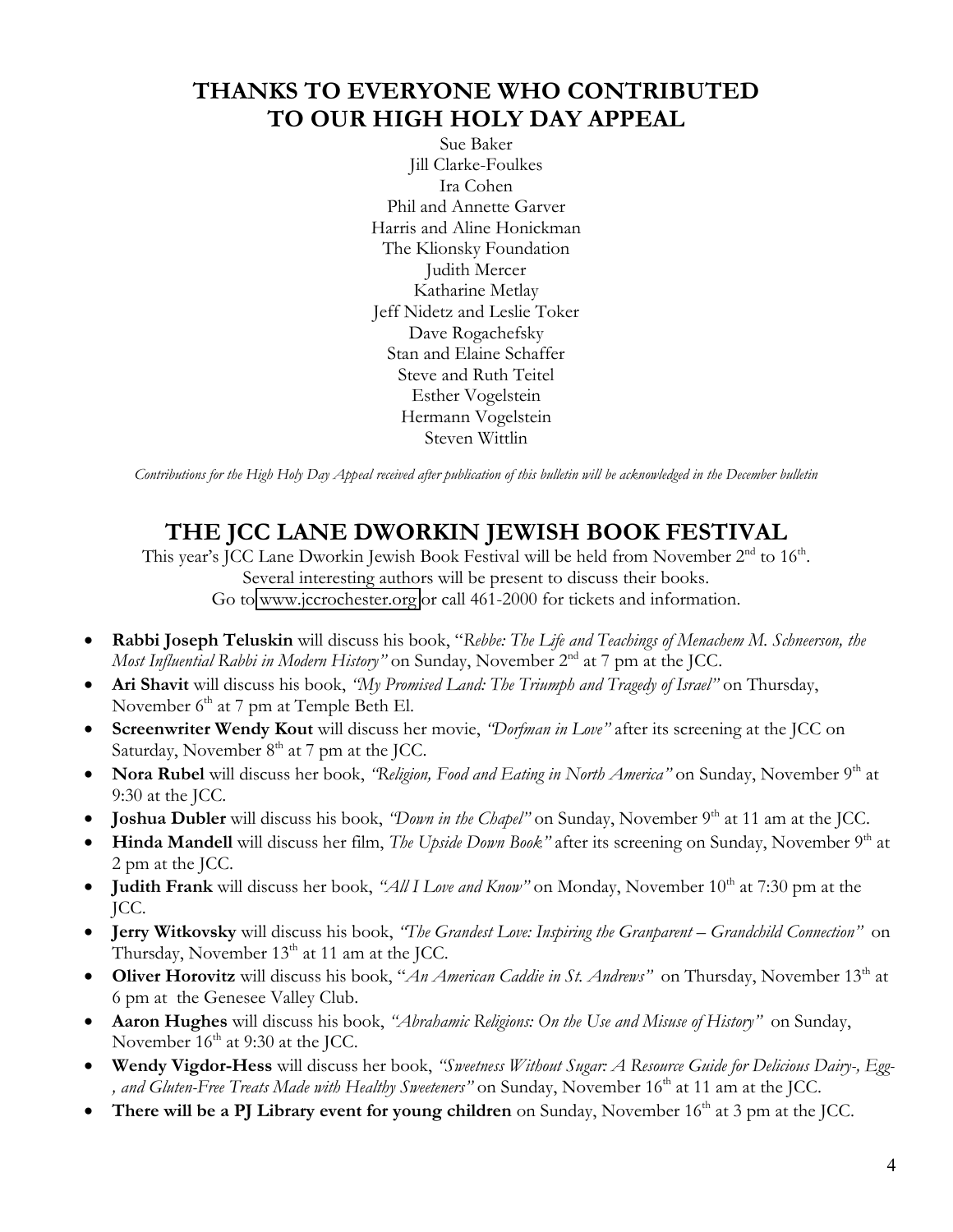## **YAHRZEITS**

At the following Shabbat Services, we will read the names of our late loved ones whose Yahrzeits will occur on that Shabbat or during the following week.

| $Oct 31 - Nov 1$                     | Cheshvan | November 7-8                   | Cheshvan | November 21-22       | Cheshvan-<br>Kislev | November 28-29                 | Kislev |
|--------------------------------------|----------|--------------------------------|----------|----------------------|---------------------|--------------------------------|--------|
| Marion Lazar*<br>Joseph D. Stolnitz* | 8<br>8   | Nellie Beckler*<br>Lena Cohen* | 15<br>16 | Abraham<br>Friedman* | 29                  | Meyer Kovelski*<br>Fanny Titof |        |
| Ida Buckbinder*                      | 9        | Sofya Kaminik*                 | 17       | Rose Nidetz          | 30                  | Nathan Bernstein*              |        |
| Irene Bernstein                      |          | Rae Toker                      | 17       | Sam Morris*          | 4                   | Beatryce Cohen*                |        |
| Mikolasek*                           | 9        | Mosheh Lazar*                  | 18       | Israel Schriba*      | 4                   | Howard David                   |        |
| Flora Priceman*                      | 9        | Julia Goldman*                 | 19       | Jacob Smilack*       | 4                   | Goldenberg                     | 9      |
| Bernard Lipschutz                    | 10       | Bessie Schnidman*              | 21       | Dorothy Lewis        |                     | Joseph Louis                   |        |
| Ingeborg                             |          |                                |          | $Cohen*$             | 5                   | Shapiro*                       | 9      |
| Vogelstein                           | 10       | November 14-15                 | Cheshvan | Mark H. Keyfetz*     | 5                   | Rose Alderman*                 | 10     |
| Dianne Hooker*                       | 11       |                                |          | Rachel Olkes*        | 6                   | Feist Hess*                    | 10     |
| Lottie Astrachan*                    | 12       | Louis Gastel*                  | 23       |                      |                     | Eleanor Teitel                 | 10     |
| Alfred E. Hart*                      | 12       | Nathan Strom*                  | 24       | *Denotes name        |                     | Dr. Mark Blue                  | 11     |
| Sol Weinstein*                       | 12       | Mary Jaffey*                   | 28       | memorialized on      |                     | Wolf Schild*                   | 12     |
| Israel Astrachan*                    | 13       | Harvey Sanow*                  | 28       | <b>BHBI</b> Memorial |                     |                                |        |
| Marion Grossman*                     | 13       | Fannie Stern*                  | 28       | Plaque               |                     |                                |        |
| Jacob Markin*                        | 13       |                                |          |                      |                     |                                |        |
|                                      |          |                                |          |                      |                     |                                |        |

We pray that our mourners will be comforted among all the mourners of Zion and Jerusalem and that the memory of the deceased continues to be a blessing to all who knew them.



So far our *TOPS* Gift Card fundraiser has been quite successful. Remember, *TOPS* Gift Cards are now available through BHBI in \$50 denominations. To purchase *TOPS* Gift Cards, contact Stan Schaffer at 473-8072 or by e-mail at stanschaffe[r@fronti](mailto:stanschaffer@frontiernet.net)ernet.net

## **MEMORIAL PLAQUES**

You can also memorialize a friend or loved one on a BHBI memorial plaque. Our memorial plaques are very reasonably priced. For more information, contact Stan Schaffer at 473-8072 or [stanschaffer@frontiernet.net](mailto:stanschaffer@frontiernet.net)

## **MAKE YOUR PURCHASES AT AMAZON.COM AND SUPPORT BHBI AT THE SAME TIME!**

Why not contribute to BHBI while making on-line purchases? It's easy to make purchases on-line at Amazon.com and support BHBI financially at the same time. Just go to the BHBI web page at [www.BHBIRochester.org](http://www.bhbirochester.org/) and click on the Amazon.com link. Each time you make a purchase after linking to Amazon.com from our web page, BHBI gets a percentage of the purchase price. The more you buy in this way, the more BHBI makes!